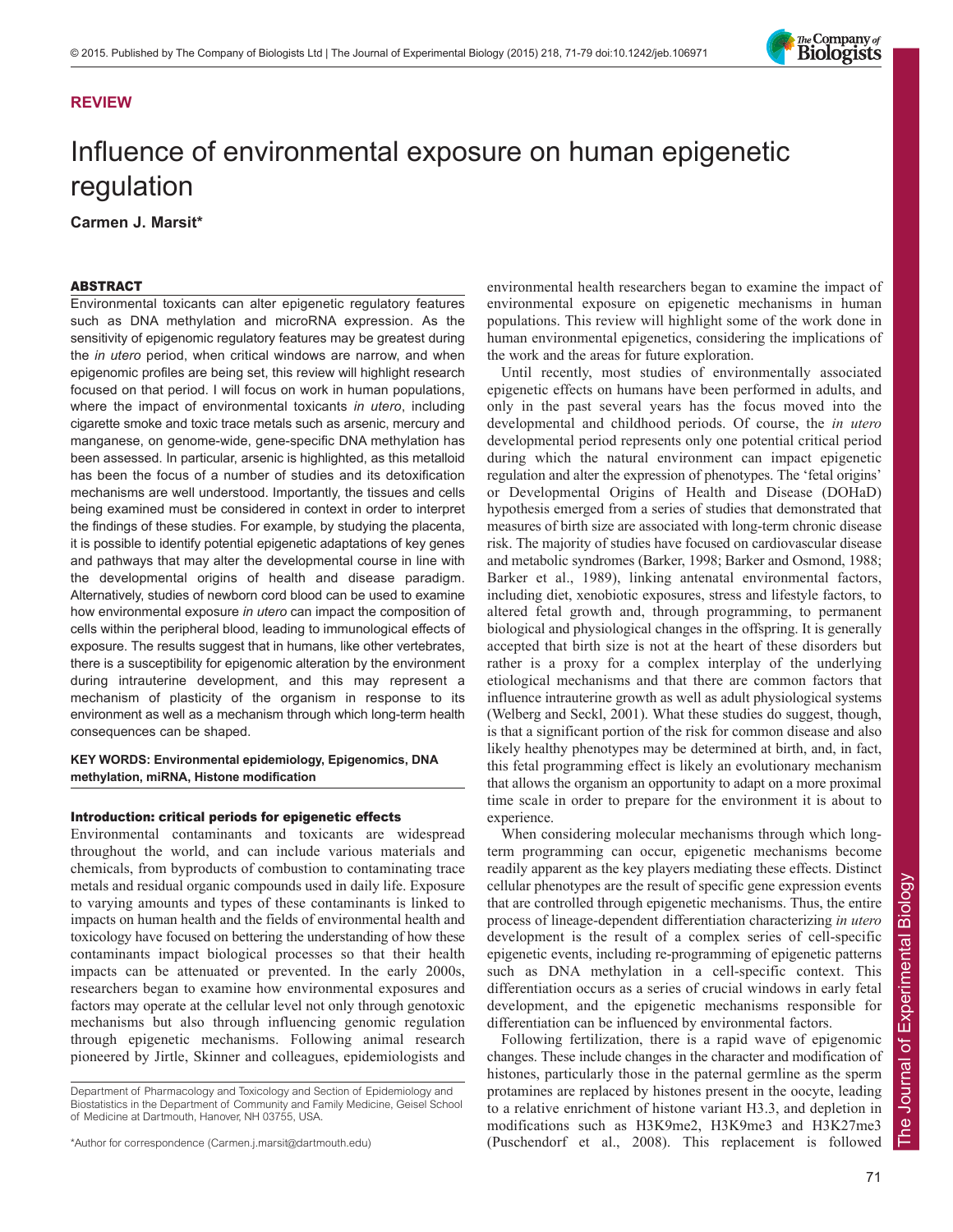immediately by loss of genomic DNA methylation in the paternal genome, occurring through an active demethylation process (Mayer et al., 2000; Oswald et al., 2000). The maternal genome also undergoes demethylation, although through a passive process related to an absence of the maintenance DNA methyltransferase Dnmt1 (Ratnam et al., 2002), and potentially to the presence of the oocytederived protein PGC7/Stella (Nakamura et al., 2007). Importantly, this demethylation occurs incompletely, as particular genomic regions, including regions involved in genomic imprinting, have been identified to maintain some degree of DNA methylation (Borgel et al., 2010; Smallwood et al., 2011). At least partly, this demethylation is responsible for the totipotency of cells in the morula, while re-establishment of appropriate epigenetic patterning has already begun by the blastocyst stage, allowing for the differentiation of the trophectoderm, which will develop into the extraembryonic tissues from the inner cell mass that will form the fetus (Santos et al., 2005). From this point, DNA methylation is reestablished and responsible for cell lineage-dependent differentiation leading to the formation of each of the fully differentiated cells of the offspring (Borgel et al., 2010).

This highly orchestrated process of de-programming and reprogramming of the genome in a lineage-specific fashion during the developmental period provides an opportunity for elaboration of the genome beyond its encoded sequence in order to provide plasticity for adaptation to the environment. This temporality also introduces a critical period during which environmental insults or short-term but influential environmental factors can become biologically embedded in the offspring, potentially resulting in maladaptive phenotypes. Extensive research efforts in understanding which environmental factors can produce epigenetic variation and the types of variation elicited by these exposures is a central topic in children's environmental health and epidemiology research.

Any period of rapid growth and/or additional cellular differentiation has the potential to be a critical period during which environmental factors can impact epigenetic mechanisms. For example, the postnatal period has, at least in animal models, been shown to be a susceptible period for environmental effects on neuronal epigenetics (Weaver et al., 2004). Similarly, puberty may constitute a period of susceptibility for alteration of the epigenome (Biro and Deardorff, 2013). Additionally, there is a body of literature examining the impact of aging on human epigenetics (Bell et al., 2012; Christensen et al., 2009; Florath et al., 2014; Garagnani et al., 2012; Hannum et al., 2013; Horvath et al., 2012; Johansson et al., 2013; Langevin et al., 2011; Madrigano et al., 2012; McClay et al., 2014; Rakyan et al., 2010; Salpea et al., 2012), which could indicate the potential importance of a lifetime of environmental exposures on epigenetic mechanisms and potentially an increased susceptibility for these alterations in an aging population.

## Examples of epigenetic variation and specific environmental exposures

The following sections focus on examples of environmental exposures coming from the natural environment and the link between these exposures and epigenetic variation. In particular, exposure to environmental metals in various contexts is most prominent in this literature, as exposure to these metals is known to have important health impacts, and, in many cases, the mechanisms through which these health effects occur at the cellular and molecular level are poorly understood. The majority of studies in human populations have focused on DNA methylation, and only in recent years have additional epigenetic mechanisms including histone modification and the expression patterns of microRNA

(miRNA) begun to be explored. This section will highlight each potential epigenetic mechanism and the work relating specific environmental exposures to the mode of epigenetic regulation.

#### **DNA methylation**

A major focus of the literature linking environmental exposures to DNA methylation in humans has been on exposure to inorganic arsenic. As described below, this is partly due to the potential toxicity, relatively common occurrence and interesting mechanism of action of this toxicant, and this metalloid serves as an important example of the potential for epigenetic effects of environmental exposures.

Arsenic is listed amongst the top 10 priority hazards on the US Centers for Disease Control and Prevention, Agency for Toxic Substances and Disease Registry (ATSDR) priority list. Particularly amongst those utilizing private or unregulated wells as their water source, this metalloid can be a naturally occurring drinking water contaminant throughout the world. Arsenic's overt toxicity is relatively well characterized, and its effects at high doses in endemic populations broadly reported. Chronic exposure is linked to skin, bladder, lung, liver and kidney carcinogenesis as well as skin hyperkeratoses, and cardiovascular and immunological effects [National Research Council (US) Subcommittee on Arsenic in Drinking Water, 2001]. Prenatal arsenic exposures, in some cases at low levels of exposure, have been linked to reduced birth weight (Cnattingius, 2004; Guan et al., 2012; Hopenhayn et al., 2003; Huyck et al., 2007; Llanos and Ronco, 2009; Rahman et al., 2009; Xu et al., 2011; Yang et al., 2003) although other studies have not observed this association (Kwok et al., 2006; Saha et al., 2012), or have linked exposure to spontaneous abortion or neonatal death, thereby eliminating more subtle effects at birth (Myers et al., 2010; Sohel et al., 2010). Although the overt phenotypes resulting from arsenic exposure are well documented, the mechanistic basis of its toxicity remains unclear, as this metalloid is not overtly genotoxic.

Although arsenic is not a known nutritional requirement for any species, the metabolism of this metalloid has evolved throughout the plant and animal kingdoms including in humans. In higher organisms, including humans, inorganic arsenic is first methylated to monomethylarsonic acid (MMA) and then to dimethylarsinic acid (DMA) catalyzed by arsenic methyltransferases and requiring the co-factor *S*-adenosylmethionine and the presence of glutathione (Roy and Saha, 2002). *S*-Adenosylmethionine is the universal methyl donor of the cell and is required for methylation reactions of cellular nucleic acids, lipids and proteins, including those modifications driving epigenetic regulation. DMA is subsequently excreted in the urine. Arsenic's relatively poor genotoxicity combined with the reliance on *S*-adenosylmethionine for arsenic metabolism has brought particular interest to this metalloid as an epigenetic toxicant.

Arsenic exposure has been associated with DNA methylation alterations in non-pathological as well as tumor tissues and there are some data suggesting that changes in miRNA expression and histone tail modifications are also associated with exposure to arsenic. A study of human adults with high water arsenic exposure found a positive relationship between global methylation of lymphocytes and urinary arsenic levels, which was modified by folate intake (Pilsner et al., 2007). Studies of infants exposed to arsenic *in utero* have demonstrated small increases in cord blood methylation of the *LINE1* repetitive region and *CDKN2A* gene promoter but no change to the *TP53* promoter region (Kile et al., 2012), while others have observed increased methylation of *TP53* gene promoter methylation with no change to repetitive element methylation (Intarasunanont et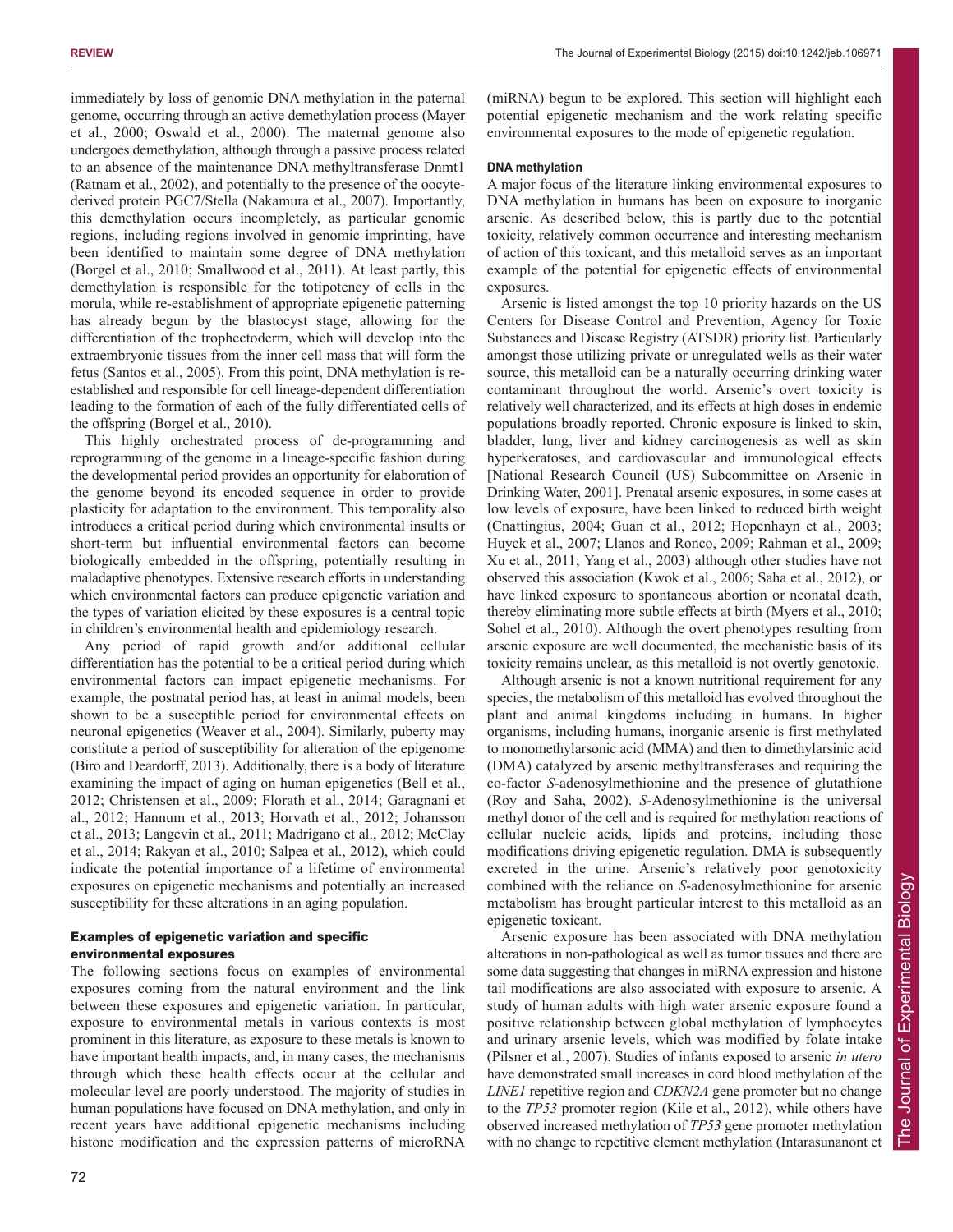al., 2012). The discrepancies may arise as a result of different measures of arsenic exposure and their relevance: the former study utilized drinking water and maternal urine measures (Kile et al., 2012), which represent short-term and potentially variable exposure, while the latter (Intarasunanont et al., 2012) relied on toenail measures, which represent longer term measures during *in utero* development. Maternal urinary arsenic levels have been associated with an overall increase in global 5-methylcytosine levels in offspring cord blood, as well as sex-specific differential relationships between measures of maternal arsenic and various measures of the extent of DNA methylation in infant cord (Pilsner et al., 2012). Our recent epigenome-wide analysis of cord blood DNA methylation and its relationship to *in utero* arsenic exposure demonstrated generalized hypermethylation of CpG loci within CpG islands related to increasing arsenic exposure, and the possibility that arsenic is eliciting alterations in the proportions of specific immune cell subsets, specifically an increased proportion of CD8+ Tlymphocytes (Koestler et al., 2013). A study of a population of Andean women showed the haplotypes of the arsenic-3 methyltransferase (AS3MT) gene modulate the effects of arsenic on DNA methylation of this gene and other genes near this locus, suggesting potential coordinated targeting or selection of methylation in response to exposure (Engström et al., 2013). Similarly, in a Mexican adult population, differences in arsenic metabolism reflected by the concentration of various arsenic metabolites in urine was related to variation in the DNA methylation profiles identified in genome-wide scans of peripheral blood (Bailey et al., 2013).

## **Histone post-translational modifications**

The genotoxic effects of arsenic may also be mediated by altered chromatin. Ramirez et al. have shown that treatment with sodium arsenite in human hepatocarcinoma cells resulted in global increases in histone acetylation (Ramirez et al., 2008). In a substudy of a folate trial in highly arsenic-exposed Bangladeshi adults, total urinary arsenic levels were correlated with peripheral blood mononuclear cell global levels of histone H3 lysine 9 (K9) dimethylation and inversely correlated with histone H3-K9 acetylation, and sex led to opposite relationships between both urinary and water arsenic levels and global post-translational histone modifications (Chervona et al., 2012). This is consistent with a study of male adult steel plant workers, which linked plant air levels of nickel, arsenic and iron to increases in histone H3-K9 acetylation and histone H3-K9 di-methylation (Cantone et al., 2011). By demonstrating that related and overlapping epigenetic mechanisms are also susceptible to alteration by arsenic exposure, these findings lend support to the studies linking DNA methylation and arsenic exposure in human populations. They also suggest that sex, possibly through the action of sex hormones, can influence these relationships and may play an important role in the epigenetic effects of environmental exposure, possibly through the action of sex hormones.

# **miRNA expression**

The expression patterns of miRNA and their susceptibility to environmental exposures is a growing area of research, with only a small number of publications interrogating this epigenetic mechanism. In one of the first studies on the susceptibility of miRNA expression to exogenous agents, we demonstrated that treatment of human lymphoblastoid cells with sodium arsenite led to global increases in miRNA expression, similar to those that might be observed with cellular nutritional stress such as folate deficiency; further, we identified these differences in human peripheral blood samples (Marsit et al., 2006). In the occupational setting of a steel factory, week-long workplace exposure to particulate matter containing arsenic, iron, nickel, lead, cadmium, chromium and manganese led to increases in miR-222 and miR-21 expression in peripheral blood (Bollati et al., 2010). However, a study of children aged 12–19 years found decreased expression of both miR-21 and miR-221 associated with increasing urinary arsenic and lead levels (Kong et al., 2012), but no associations between these miRNA levels and mercury, cadmium or lead levels. In a Mexican pregnancy cohort, maternal total urinary arsenic was associated with the increased expression of 12 miRNAs in infant cord blood identified through genome-wide miRNA analysis, and this study suggested that these miRNA alterations can lead to gene expression changes in these samples (Rager et al., 2013).

## **Genomic imprinting**

Imprinted genes, in particular, have been highlighted as ideal epigenetic environmental sensors (Hoyo et al., 2009). Methylation of imprinting control regions (ICRs) and ICR-like elements (ILEs) controls the allele-specific expression of imprinted gene clusters ranging from one to nine genes (Lewis and Reik, 2006). ICRs may be located several kilobase pairs (kbp) away from a specific imprinted gene cluster, in non-coding genomic areas or in the promoter or gene body of other imprinted/not imprinted genes (Lewis and Reik, 2006). ILEs, in contrast, refer to the promoter region of imprinted genes that are not clustered (Bliek et al., 2009; Lewis and Reik, 2006; Monk et al., 2008; Paulsen et al., 2001). The fact that imprinting marks are established early in development also suggests that any alteration is likely to be detectable in most tissues and to have wide-ranging effects (Jirtle and Skinner, 2007). This has been demonstrated empirically in a study of Dutch famine survivors who experienced severe caloric restriction *in utero* and demonstrated hypomethylation of the imprinted IGF2 differentially methylated region (DMR) in peripheral blood, six decades later (Heijmans et al., 2008).

A new study of twins also demonstrated discordant ICR methylation among monozygotic twins implicating environmental influence on imprinting control (Ollikainen and Craig, 2011). In both human and animal studies, specific environmental exposures, including bisphenol-A, cigarette smoke and ethanol, have been linked to genomic imprinting alterations in various tissues (Aros et al., 2011; Haycock and Ramsay, 2009; Murphy et al., 2012; Prins et al., 2008; Stouder et al., 2011; Zhang et al., 2012). Dietary factors, specifically folate supplementation in pregnant women, have been linked to reduced methylation of the imprinted IGF2 gene's ICRs in cord blood, an effect most pronounced in male infants (Hoyo et al., 2011). There is also some controversial literature on the impact of assisted reproductive technologies and *in vitro* fertilization on imprinting status, which has been suggested to be related to exposures experienced by the embryo during *in vitro* culture (DeBaun et al., 2003; Oliver et al., 2012; Puumala et al., 2012; Rancourt et al., 2012; Shi et al., 2011; Wong et al., 2011).

# Mechanisms

There remain significant questions regarding the mechanisms through which environmental exposures drive or select epigenetic alteration. In fact, dependent upon context and exposure, different mechanisms can contribute to epigenetic alterations. Such contextual situations can include genomic characteristics such as relative location (repeat, promoter, other), existing methylation state, nucleosome position, local and regional CpG density and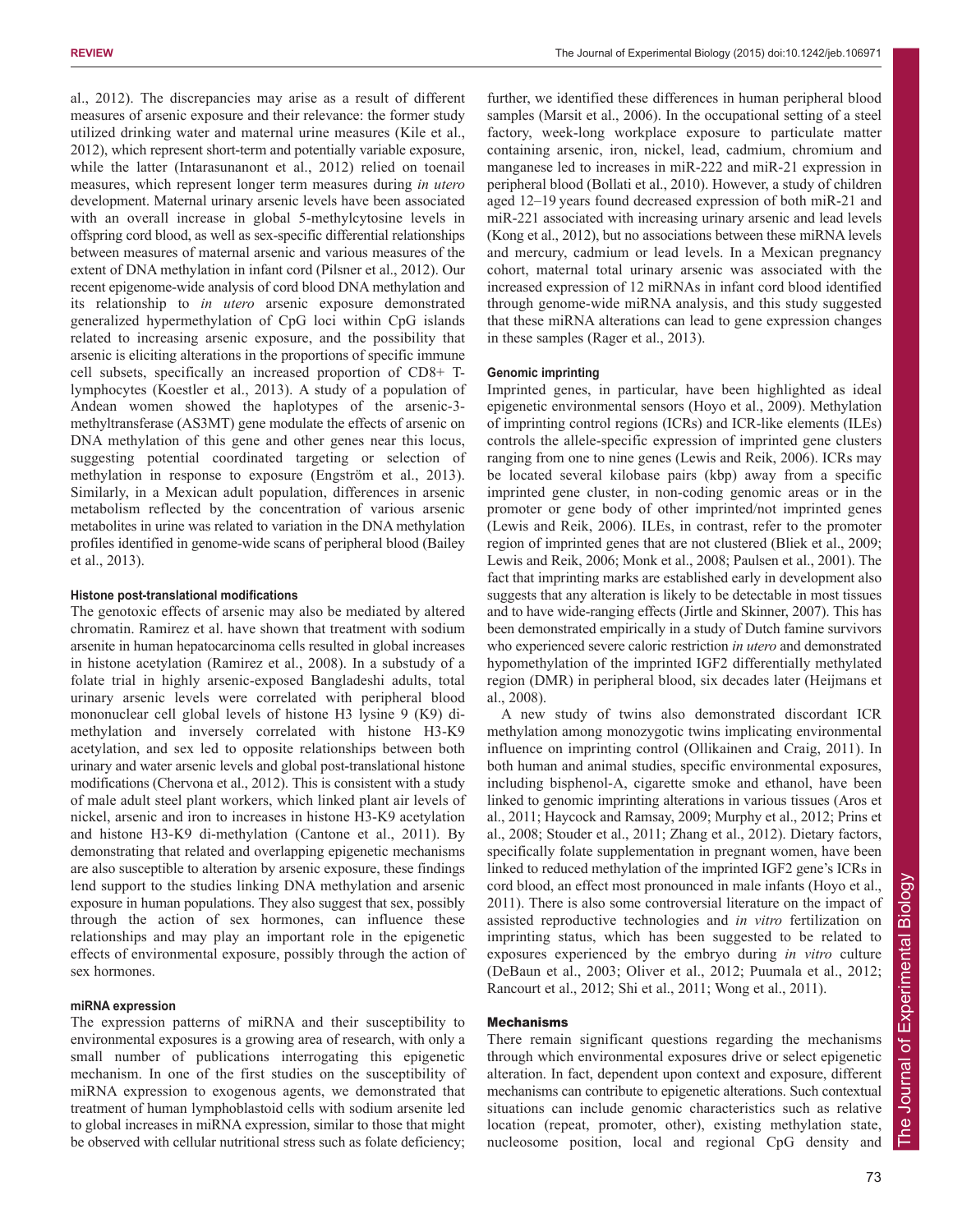transcription factor binding sites. It is important to recognize, though, that contextual elements may differentially affect the likelihood of exposure-related alterations. For example, the chromatin architecture, even simply considering heterochromatin versus euchromatin, may impact the ability of exposures that directly contact DNA or transcription factors and various binding elements to lead to epigenetic changes.

We must also keep in mind that we do not yet have a complete understanding of *de novo* and maintenance methylation mechanisms in development and even throughout the lifespan. Nonetheless, several mechanisms for environmental exposure-related epigenetic alterations should be considered.

A number of reports have linked reactive oxygen species and oxidative stress either due to exposure or as a result of inflammatory response as key factors in the mechanism leading to epigenetic alteration. Specifically, 5-hydroxymethylcytosine can be generated by oxidation of 5-methylcytosine (Masuda et al., 1975), and both 5-methylcytosine, adjacent to 8-oxoguanine, and 5 hydroxymethylcytosine have been shown to inhibit binding of methyl-CpG binding protein 2, a critical epigenetic regulator that recruits cytosine methyltransferases and histone deacetylases (Valinluck et al., 2004). Additionally, 5-hydroxymethylcytosine is not recognized as 5-methylcytosine by the maintenance methyltransferase DNMT1 and, hence, may lead to aberrant loss of methylation during cell replication (Valinluck and Sowers, 2007). Halogenated cytosines can form via neutrophil and eosinophil peroxidase-derived bursts and can be mistaken by DNMT1 as 5 methylcytosine during replication, thus providing a potential mechanism for inflammation-induced aberrant hypermethylation (Henderson et al., 2003; Valinluck and Sowers, 2007).

DNA methylation spreading, a process whereby CpG methylation from within the gene migrates into the promoter as a result of the loss of protective boundary elements that normally protect promoters from CpG island methylation (Sun and Elgin, 1999; Turker, 2002; Turker and Bestor, 1997), is also a potential mechanism for altered methylation occurring outside the developmental window. Alternatively, this spreading can occur subsequent to a stochastic methylation alteration potentially resulting from aging, which can then allow the initiation of a spreading process that eventually confers an altered expression phenotype. This drift of normal epigenomes, which may initially occur without functional effect, may confer significantly increased risk of conversion to a pathological phenotype by enhancing both the likelihood and frequency of methylation events that ultimately result in altered expression or genomic stability. In the context of acquired 'non-functional' CpG methylation in the promoter region of an aged individual, continued stochastic methylation events (e.g. 'methylation spreading') increase the chance of methylation-induced silencing at that promoter (or silencing of another locus through action at a distance via silencing of other important regions such as enhancers) and, hence, progression to a pathological phenotype.

Genomic hypomethylation, in addition to specific gene hypermethylation, is also an important form of epigenetic alteration and is a common feature of environmentally induced altered methylation (Ehrlich, 2002). This DNA hypomethylation, dependent on context, may lead to the expression of normally silenced transposons, resulting in an increase in transposition events and increases in genomic instability (Florl et al., 1999). Hypermethylation, then, may be occurring as a defense against retrotransposition and the resulting instability, as methylation is thought to suppress homologous recombination (Colot and Rossignol, 1999; Domínguez-Bendala and McWhir, 2004; Maloisel and Rossignol, 1998). There remain significant questions regarding the mechanisms responsible for altering DNA methylation and chromatin modification in response to the natural environment.

An additional issue to be considered mechanistically is the role of sexual dimorphism, which is becoming apparent in some studies of environmentally related epigenetic alterations. Sexually dimorphic associations may arise from different susceptibilities to exposure by sex, or by the influence of sex chromosomes or sex hormones on exposure or epigenetic programming, and, particularly during development, sexual differences in cell, tissue and organ development (Gabory et al., 2009). In fact, even transgenerational inheritance of epigenetic alterations may occur in a sexually dimorphic manner (Taylor et al., 2005) and there are known sexrelated differences in epigenetic reprogramming (Morgan et al., 2005). This highlights the importance of considering differences in epigenetic variation by sex and in aiming to understand the mechanisms that drive these differences.

## Challenges in epigenetic environmental epidemiology **Cellular composition and heterogeneity**

The key role that epigenetic mechanisms, such as DNA methylation, play in cellular differentiation and determination also leads to a fundamental challenge in the examination of epigenetic alterations related to the environment in human population studies. Unlike genetic studies, where genotype can be consistently determined from any available diploid cell, the epigenome is tissue, cell and context specific, and so these considerations must be taken into account to understand environmental impacts on epigenetic mechanisms. Unlike animal models, where target tissues can be accessed and purification to the cellular level accomplished, human studies are more limited in tissue accessibility, and, dependent on sample size, may not be able to reliably focus at the cellular level, which is required for observation of cell type-specific phenomena.

These tissues themselves represent a complex mixture of various, differentiated cellular components, each with their own inherent epigenomes. The challenges associated with cellular mixtures in epigenetic epidemiology have become a significant source of hesitation in moving the field forward (Verma et al., 2014). Ultimately, purification to specific cells of interest to allow for specific examinations of epigenetic variation within a cell is ideal, but is feasible, generally, in only freshly collected samples and in situations where such advanced cell biological techniques can be implemented rapidly. Many studies of exposed populations, though, occur in developing regions or in areas without such immediate access, or rely on samples collected years or decades prior to the study. Biostatistical methodologies making use of referent cell populations and genome-scale DNA methylation assessments are now allowing for estimation of the contribution of cell mixture in assessments from peripheral blood (Houseman et al., 2012), and emerging techniques are enabling the control of confounding effects of cell mixture even if the underlying populations of cells are not known (Houseman et al., 2014; Zou et al., 2014). These advancements will open the door for additional genome-wide studies of DNA methylation in relation to various environmental factors and exposures.

# **Assays of epigenetic features in human populations**

The vast majority of human epidemiological studies of epigenetic variation in response to the environment have focused on DNA methylation. This is because of the stable nature of DNA methylation, and the availability of various high-throughput technologies, including bisulfite sequencing and PCR, as well as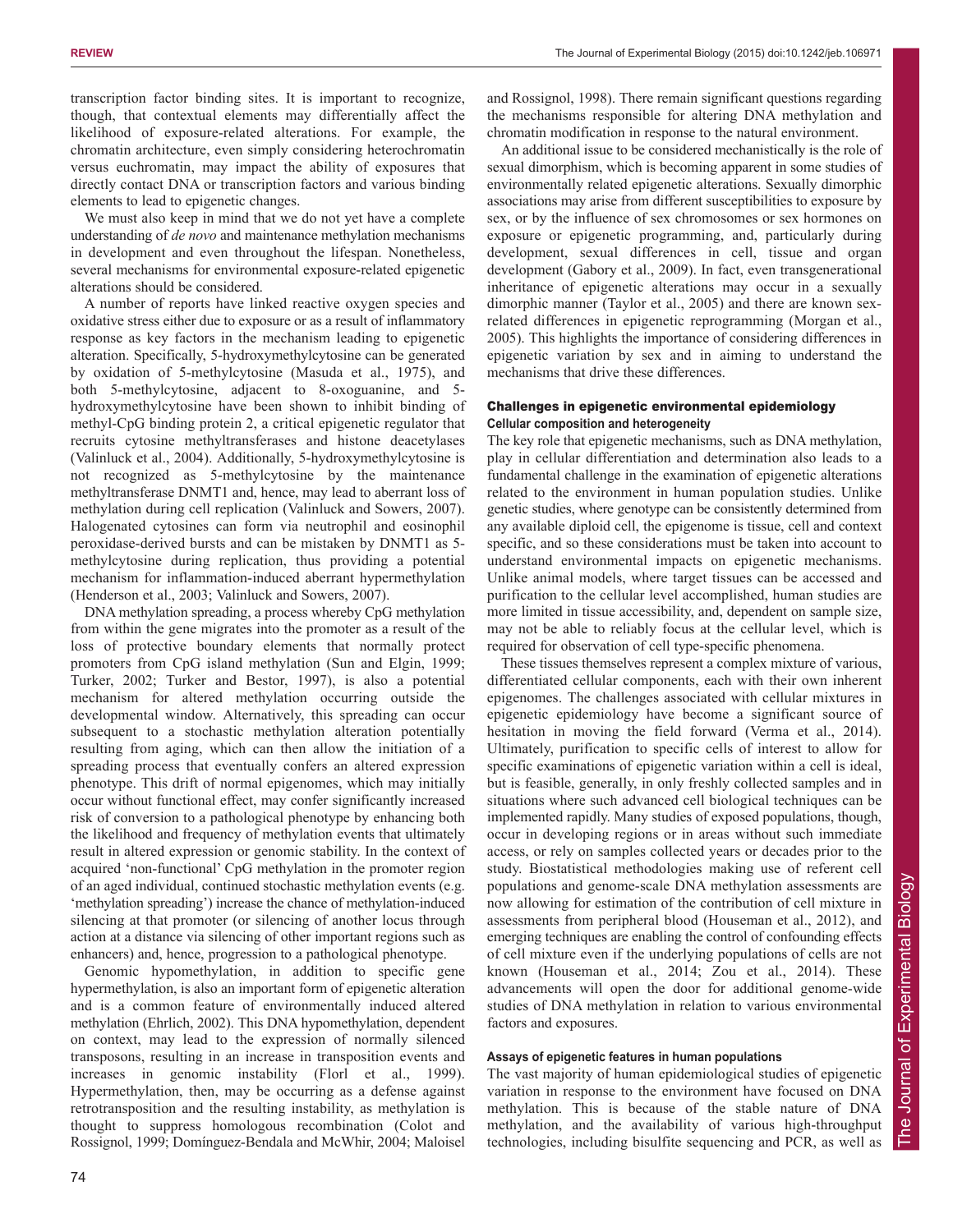array-based methodologies to determine the presence of methylated cytosines.

Studies of DNA methylation in human samples have focused on assays of 'global' methylation extent, considering the overall content of 5-methylcytosine present in a DNA samples, or on the assessment of gene/site-specific DNA methylation using targeted sequencing or high-throughput genome-scale approaches. Alterations to 'global' methylation are thought by many to represent a passive dosimeter, which is susceptible to alteration by various environmental insults (Schulz et al., 2006), and a large body of literature is emerging linking these alterations with various exposures, as well as with disease outcomes both in retrospective and now prospective studies (Baccarelli et al., 2010a; Baccarelli et al., 2010b; Baccarelli et al., 2009; Bollati et al., 2007; Bollati et al., 2009; Pavanello et al., 2009; Tarantini et al., 2009; Wilhelm et al., 2010). A number of methods have been developed to allow the quantification of the global methylcytosine content of DNA samples. Total methylcytosine can be directly measured using chromatographic methods following digestion of the DNA into single nucleotides. Although these methods are highly quantitative, they generally require large amounts of DNA and highly specialized equipment, and are generally difficult to standardize for use on large sample collections, like those obtained in an epidemiological context. Thus, many research groups have opted for PCR-based methods that capitalize on the bisulfite modification chemistry. In 2005, Weisenberger et al. published data describing methylation at satellite repeats, *LINE-1* and *ALU* elements as being reasonably well correlated with total methyl-cytosine content using a quantitative PCR-based approach (Weisenberger et al., 2005). This effort followed a report by Yang et al. (Yang et al., 2004) describing the initial use of bisulfite sequencing of *LINE-1* and *ALU* elements for determination of global methylation. These studies prompted a new line of investigation, using quantitative methylation at repetitive elements in lymphocytes to evaluate the association of variation in environmental exposures with levels of what became accepted as a measure of 'global DNA methylation'. The true relationship of methylation of these repetitive sequences and total methylcytosine content has more recently been called into question, with groups unable to replicate the correlations between total methylcytosine content and *LINE-1* methylation measured with bisulfite pyrosequencing (Choi et al., 2009). Others have questioned whether the underlying biology of these ancient retroviral elements may be influencing their methylation extent, and whether interpreting these findings merely as markers of global levels is truly representative of the underlying biology of these alterations (reviewed in Nelson et al., 2011). Certainly, the issues of cellular composition and heterogeneity are also potentially important confounders to studies of global methylation in blood or tissues, as it is possible and likely that individual cells may have subtle variations in global or repetitive element methylation that may then influence the observed measures dependent on the underlying distribution of cells.

Gene-specific DNA methylation can be assessed using targeted approaches. Herman and colleagues' development of methylationspecific PCR in 1996 (Herman et al., 1996) opened up the assessment of DNA methylation at specific CpG sites to studies of human populations – they based their method on the sequencing subsequent to sodium bisulfite modification pioneered by Frommer et al. (Frommer et al., 1992). These methods have evolved to be highly quantitative, either using real-time PCR for quantitative methylation-specific PCR of specific CpG sites or through the use of pyrosequencing or mass spectrometry to quantify the extent of methylation in short sequence reads (Dupont et al., 2004; Ehrich et al., 2005). In addition, the scale of the assessment of DNA methylation has grown through the use of various platforms and techniques, now achieving genome-scale coverage with highthroughput sequencing and high-density array-based technologies (reviewed in Laird, 2010).

These technologies still suffer the same difficulties as all epigenetic studies, and studies utilizing these genome-scale technologies in particular are susceptible to the influence of cellular composition, although the statistical methods to control for these issues are particularly designed for use in these high-throughput settings (Houseman et al., 2012; Houseman et al., 2014). There are also platform-specific issues that must be taken into account. For example, the array-based approaches require significant efforts for quality assurance and quality control, as well as normalization for technical variability introduced in the assessments (Harper et al., 2013; Wilhelm-Benartzi et al., 2013). Genome-wide bisulfite sequencing remains technically challenging, as the bisulfite modification reduces specificity so genome alignment presents a computation burden, and accurate calls require deep read depths leading to a cost that remains prohibitive for large, population-based studies.

As a result of the development of these new technologies and a better understanding of their limitations and strengths, there is a growing surge in epigenome-wide association studies (EWAS) to link site-specific DNA methylation to phenotypic outcomes as well as to environmental exposures. One feature, thus far, of these EWAS studies in non-pathological tissues has been that the findings of altered DNA methylation have been relatively small in scale, usually less than a 10% change in methylation by phenotype or exposure of interest at any identified site. Much of this may be related to the cell composition issue, as the actual change in DNA methylation may be limited to only specific cells within a sample, and so the overall effect within a sample is diluted. This can be compared with studies in human tumor samples, where effects can be magnified as a result of the clonality of the sample, although even here heterogeneity likely biases the effects to be smaller than what might be observed in a pure population. There has also been limited examination of the impact of these small changes on gene expression. Often the cost of performing both genome-scale DNA methylation and expression experiments in large populations leads to a deficit in these data. In addition, sampling and storage conditions may affect the assessment of gene expression, as RNA is much more unstable than DNA and DNA methylation, and so there is often greater variability observed in gene expression assessments, which may weaken the ability to detect relationships between methylation and expression. Ongoing efforts should continue to seek ways in which the functional effects of identified altered patterns of DNA methylation operate in order to better understand the biological effects of altered epigenetic regulation.

Finally, studies of histone alterations in large, population studies has been generally limited to examinations of 'global' levels of modified histones, as such assessments can be scaled for reproducible assessments in large sample sizes using ELISA techniques. Examinations of non-coding RNA, such as miRNA have also been performed in human samples, on a more limited scale, but this area of research is one of growth. Incorporation of these additional layers of epigenetic regulation in integrated analyses of human populations will be essential to provide a complete understanding of the epigenetic impact of environmental contaminants.

#### **Additional factors influencing epigenetics**

All human studies can be challenged by issues of underlying confounding factors, which can often be difficult if not impossible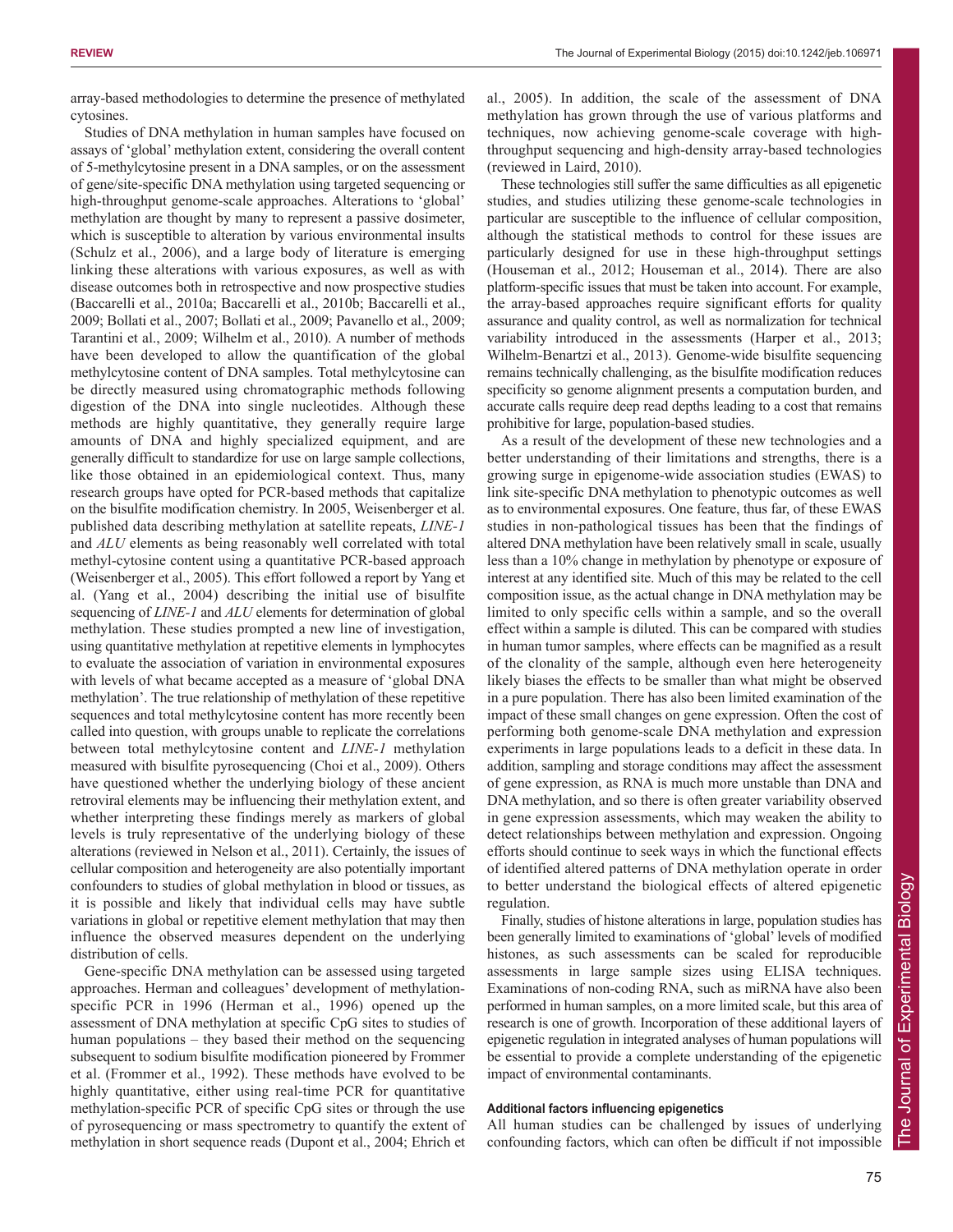to measure or to control. For example, underlying genetic variability inherent in the human population can play an important role in epigenetic programming and variation. These genetic differences can include variations reflected in race or ethnicity, but also even more subtle genetic heterogeneity. Studies linking genetic variability and race or ethnicity and epigenetic mechanisms have been limited. Where studies have examined genetic variation and epigenetics, they have generally focused on candidate genes involved in metabolism of folate or the pathways involved in the epigenetic mechanism, or in some cases on specific relationships between genetic variants within a gene and their epigenetic consequences (Bromer et al., 2013; Klengel et al., 2013; Lesseur et al., 2013; Paquette et al., 2013). There have been suggestions of differences in DNA methylation by race and ethnicity (Terry et al., 2008), although strong examinations that can control for the confounding factors of environment and race have not yet been undertaken, and are an important area to consider.

In addition, most studies linking environmental exposures and epigenetic mechanisms have done so considering single exposures. Of course, even under the most controlled conditions, humans experience highly variable mixtures of exposures from the natural and man-made environment. Considering this complexity has garnered enthusiasm in light of the growing technologies and field of 'exposome research' although this has yet to be rigorously applied to epigenetic studies (Buck Louis et al., 2013; Rappaport, 2012; Wild et al., 2013).

#### Future efforts in human environmental epigenetic research

One area of increasing interest in epigenetic research is the concept of transgenerational inheritance. Initially, it was believed that because of both the reprogramming of epigenetic patterns in gametogenesis and the erasure of DNA methylation and other marks during the early phases of embryogenesis, epigenetic regulation would not be passed on to successive generations. Yet, it is well known that genomic imprinting, the patterning of parent-of-origin allele-specific expression of a subset of mammalian genes is established in the germline and is maintained in all somatic lineages (Jaenisch, 1997). Thus, mechanisms must exist to maintain some level of epigenetic patterning across successive generations.

It is important to differentiate transgenerational from intergenerational inheritance. The latter would represent effects on offspring of the parents' environment, including the effects of nutrition or environment exposures during pregnancy on the developing fetus and its germline, and thus would encompass effects in the  $F_1$  and  $F_2$  generations. True transgenerational effects, in contrast, would be observable in the  $F_3$  generation and beyond (Daxinger and Whitelaw, 2012; Ferguson-Smith and Patti, 2011; Lim and Brunet, 2013). This strict consideration will make it difficult if not impossible to conclusively demonstrate the existence of transgenerational inheritance in humans, where control or at least adequate assessment of the environments experienced over three generations is not feasible. Studies in plants and in model organisms where experimental design can allow for exquisite control across multiple generations are truly the only way in which the issue of transgenerational inheritance can be appropriately assessed (Heard and Martienssen, 2014). Studies in model systems will eventually shed light on the key mechanisms involved in this type of inheritance and then the presence and prevalence of those mechanisms can be assessed in human populations in more tractable time frames to provide evidence, but not definitive proof, of the existence of transgenerational inheritance.

There is a growing interest in the study of environmental exposures and epigenetic alterations, including exposures from the natural and man-made environment, as well as the environment more broadly, including the impact of psychosocial stressors and community context. As this research moves forward, it would be of use to consider these environments even more broadly. Given that epigenetic variation may denote a mode of short-term adaptation to the environment, considering significant environmental issues such as climate change on the epigenome would be of great interest. Although challenging for human studies, more focused work on transgenerational effects will also help to elucidate the potential role of epigenetic mechanisms in short-term adaptation.

In summary, human population and epidemiological studies can play an important role in understanding the impact of the environment on the epigenome. Through cross-disciplinary research, careful study design and novel application of new molecular technologies, it will be possible to begin to better understand these impacts and to put the role of epigenetic variation in humans in a wider context.

#### **Acknowledgements**

I thank all members of my laboratory past and present whose work has contributed significantly to our understanding of environmental epigenetics. Particular thanks to Dylan Guerin and Alison Paquette for their assistance in the preparation of this manuscript.

#### **Competing interests**

The author declares no competing financial interests.

#### **Funding**

This work was support by grants from the National Institutes of Health [R01MH094609, R01ES022223 and P01ES022832] and the US Environmental Protection Agency [RD83544201]. Deposited in PMC for release after 12 months.

#### **References**

- **Aros, S., Mills, J. L., Iniguez, G., Avila, A., Conley, M. R., Troendle, J., Cox, C. and Cassorla, F.** (2011). Effects of prenatal ethanol exposure on postnatal growth and the insulin-like growth factor axis. *Horm. Res. Paediatr.* **75**, 166-173.
- **Baccarelli, A., Wright, R. O., Bollati, V., Tarantini, L., Litonjua, A. A., Suh, H. H., Zanobetti, A., Sparrow, D., Vokonas, P. S. and Schwartz, J.** (2009). Rapid DNA methylation changes after exposure to traffic particles. *Am. J. Respir. Crit. Care Med.* **179**, 572-578.
- **Baccarelli, A., Tarantini, L., Wright, R. O., Bollati, V., Litonjua, A. A., Zanobetti, A., Sparrow, D., Vokonas, P. and Schwartz, J.** (2010a). Repetitive element DNA methylation and circulating endothelial and inflammation markers in the VA normative aging study. *Epigenetics* **5**, 222-228.
- **Baccarelli, A., Wright, R., Bollati, V., Litonjua, A., Zanobetti, A., Tarantini, L., Sparrow, D., Vokonas, P. and Schwartz, J.** (2010b). Ischemic heart disease and stroke in relation to blood DNA methylation. *Epidemiology* **21**, 819-828.
- **Bailey, K. A., Wu, M. C., Ward, W. O., Smeester, L., Rager, J. E., García-Vargas, G., Del Razo, L. M., Drobná, Z., Stýblo, M. and Fry, R. C.** (2013). Arsenic and the epigenome: interindividual differences in arsenic metabolism related to distinct patterns of DNA methylation. *J. Biochem. Mol. Toxicol.* **27**, 106-115.
- **Barker, D.** (1998). *Mothers, Babies and Health in Later Life*. Livingstone: Edinburgh **Churchill**
- **Barker, D. J. and Osmond, C.** (1988). Low birth weight and hypertension. *BMJ* **297**, 134-135.
- **Barker, D. J., Winter, P. D., Osmond, C., Margetts, B. and Simmonds, S. J.** (1989). Weight in infancy and death from ischaemic heart disease. *Lancet* **334**, 577- 580.
- **Bell, J. T., Tsai, P. C., Yang, T. P., Pidsley, R., Nisbet, J., Glass, D., Mangino, M., Zhai, G., Zhang, F., Valdes, A. et al.; MuTHER Consortium** (2012). Epigenomewide scans identify differentially methylated regions for age and age-related phenotypes in a healthy ageing population. *PLoS Genet.* **8**, e1002629.
- **Biro, F. M. and Deardorff, J.** (2013). Identifying opportunities for cancer prevention during preadolescence and adolescence: puberty as a window of susceptibility. *J. Adolesc. Health* **52**, S15-S20.
- **Bliek, J., Verde, G., Callaway, J., Maas, S. M., De Crescenzo, A., Sparago, A., Cerrato, F., Russo, S., Ferraiuolo, S., Rinaldi, M. M. et al.** (2009). Hypomethylation at multiple maternally methylated imprinted regions including PLAGL1 and GNAS loci in Beckwith-Wiedemann syndrome. *Eur. J. Hum. Genet.* **17**, 611-619.
- **Bollati, V., Baccarelli, A., Hou, L., Bonzini, M., Fustinoni, S., Cavallo, D., Byun, H. M., Jiang, J., Marinelli, B., Pesatori, A. C. et al.** (2007). Changes in DNA methylation patterns in subjects exposed to low-dose benzene. *Cancer Res.* **67**, 876-880.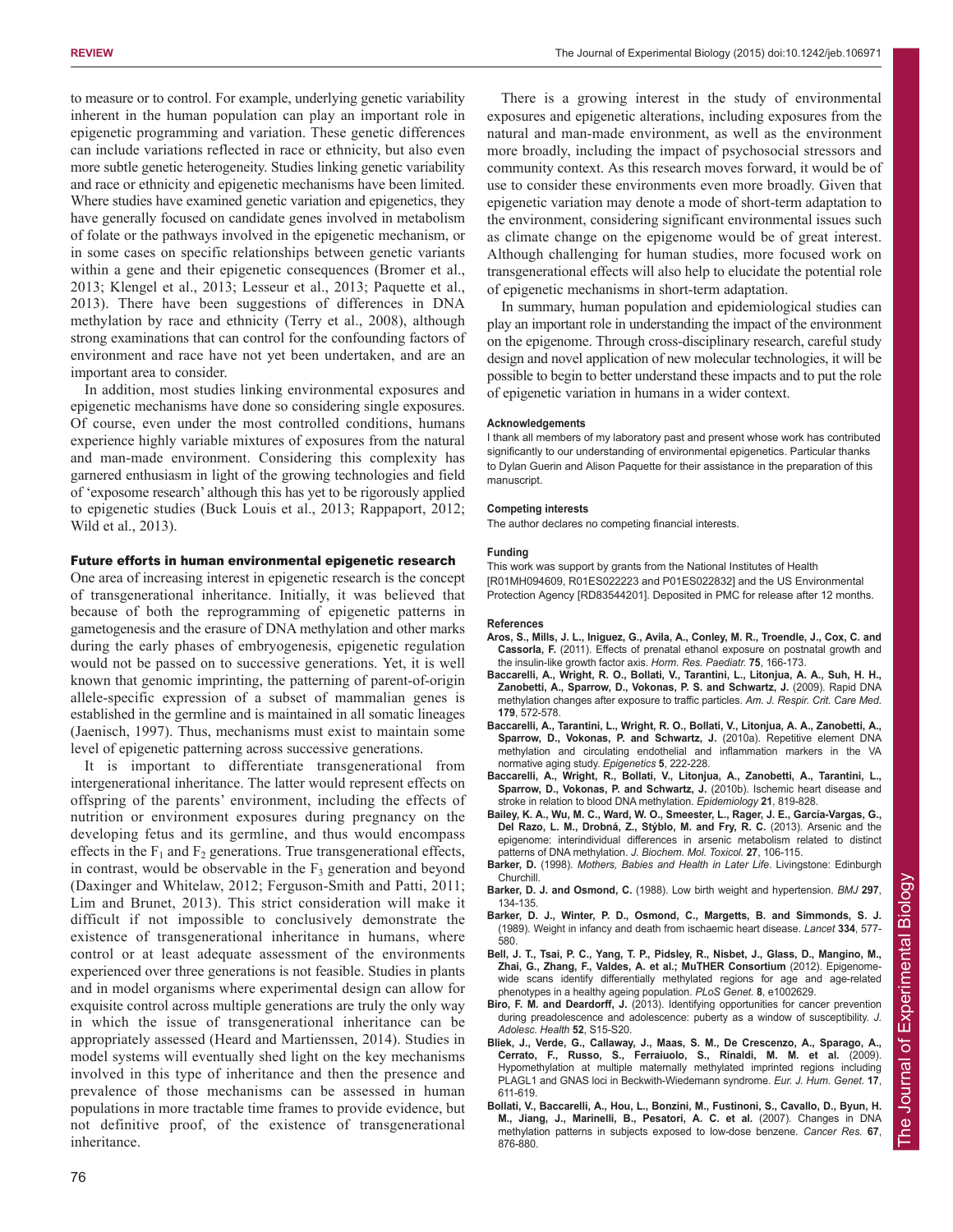- **Bollati, V., Schwartz, J., Wright, R., Litonjua, A., Tarantini, L., Suh, H., Sparrow, D., Vokonas, P. and Baccarelli, A.** (2009). Decline in genomic DNA methylation through aging in a cohort of elderly subjects. *Mech. Ageing Dev.* **130**, 234-239.
- **Bollati, V., Marinelli, B., Apostoli, P., Bonzini, M., Nordio, F., Hoxha, M., Pegoraro, V., Motta, V., Tarantini, L., Cantone, L. et al.** (2010). Exposure to metal-rich particulate matter modifies the expression of candidate microRNAs in peripheral blood leukocytes. *Environ. Health Perspect.* **118**, 763-768.
- **Borgel, J., Guibert, S., Li, Y., Chiba, H., Schübeler, D., Sasaki, H., Forné, T. and Weber, M.** (2010). Targets and dynamics of promoter DNA methylation during early mouse development. *Nat. Genet.* **42**, 1093-1100.
- **Bromer, C., Marsit, C. J., Armstrong, D. A., Padbury, J. F. and Lester, B.** (2013). Genetic and epigenetic variation of the glucocorticoid receptor (NR3C1) in placenta and infant neurobehavior. *Dev. Psychobiol.* **55**, 673-683.
- **Buck Louis, G. M., Yeung, E., Sundaram, R., Laughon, S. K. and Zhang, C.** (2013). The exposome – exciting opportunities for discoveries in reproductive and perinatal epidemiology. *Paediatr. Perinat. Epidemiol.* **27**, 229-236.
- **Cantone, L., Nordio, F., Hou, L., Apostoli, P., Bonzini, M., Tarantini, L., Angelici, L., Bollati, V., Zanobetti, A., Schwartz, J. et al.** (2011). Inhalable metal-rich air particles and histone H3K4 dimethylation and H3K9 acetylation in a cross-sectional study of steel workers. *Environ. Health Perspect.* **119**, 964-969.
- **Chervona, Y., Hall, M. N., Arita, A., Wu, F., Sun, H., Tseng, H. C., Ali, E., Uddin, M. N., Liu, X., Zoroddu, M. A. et al.** (2012). Associations between arsenic exposure and global posttranslational histone modifications among adults in Bangladesh. *Cancer Epidemiol. Biomarkers Prev.* **21**, 2252-2260.
- **Choi, J. Y., James, S. R., Link, P. A., McCann, S. E., Hong, C. C., Davis, W., Nesline, M. K., Ambrosone, C. B. and Karpf, A. R.** (2009). Association between global DNA hypomethylation in leukocytes and risk of breast cancer. *Carcinogenesis* **30**, 1889-1897.
- **Christensen, B. C., Houseman, E. A., Marsit, C. J., Zheng, S., Wrensch, M. R., Wiemels, J. L., Nelson, H. H., Karagas, M. R., Padbury, J. F., Bueno, R. et al.** (2009). Aging and environmental exposures alter tissue-specific DNA methylation dependent upon CpG island context. *PLoS Genet.* **5**, e1000602.
- **Cnattingius, S.** (2004). The epidemiology of smoking during pregnancy: smoking prevalence, maternal characteristics, and pregnancy outcomes. *Nicotine & Tobacco Research* **6 Suppl. 2**, S125-S140.
- **Colot, V. and Rossignol, J. L.** (1999). Eukaryotic DNA methylation as an evolutionary device. *BioEssays* **21**, 402-411.
- **Daxinger, L. and Whitelaw, E.** (2012). Understanding transgenerational epigenetic inheritance via the gametes in mammals. *Nat. Rev. Genet.* **13**, 153-162.
- **DeBaun, M. R., Niemitz, E. L. and Feinberg, A. P.** (2003). Association of *in vitro* fertilization with Beckwith-Wiedemann syndrome and epigenetic alterations of LIT1 and H19. *Am. J. Hum. Genet.* **72**, 156-160.
- **Domínguez-Bendala, J. and McWhir, J.** (2004). Enhanced gene targeting frequency in ES cells with low genomic methylation levels. *Transgenic Res.* **13**, 69-74.
- **Dupont, J. M., Tost, J., Jammes, H. and Gut, I. G.** (2004). *De novo* quantitative bisulfite sequencing using the pyrosequencing technology. *Anal. Biochem.* **333**, 119- 127.
- **Ehrich, M., Nelson, M. R., Stanssens, P., Zabeau, M., Liloglou, T., Xinarianos, G., Cantor, C. R., Field, J. K. and van den Boom, D.** (2005). Quantitative highthroughput analysis of DNA methylation patterns by base-specific cleavage and mass spectrometry. *Proc. Natl. Acad. Sci. USA* **102**, 15785-15790.
- **Ehrlich, M.** (2002). DNA methylation in cancer: too much, but also too little. *Oncogene* **21**, 5400-5413.
- **Engström, K. S., Hossain, M. B., Lauss, M., Ahmed, S., Raqib, R., Vahter, M. and Broberg, K.** (2013). Efficient arsenic metabolism – the AS3MT haplotype is associated with DNA methylation and expression of multiple genes around AS3MT. *PLoS ONE* **8**, e53732.
- **Ferguson-Smith, A. C. and Patti, M. E.** (2011). You are what your dad ate. *Cell Metab.* **13**, 115-117.
- **Florath, I., Butterbach, K., Müller, H., Bewerunge-Hudler, M. and Brenner, H.** (2014). Cross-sectional and longitudinal changes in DNA methylation with age: an epigenome-wide analysis revealing over 60 novel age-associated CpG sites. *Hum. Mol. Genet.* **23**, 1186-1201.
- **Florl, A. R., Löwer, R., Schmitz-Dräger, B. J. and Schulz, W. A.** (1999). DNA methylation and expression of LINE-1 and HERV-K provirus sequences in urothelial and renal cell carcinomas. *Br. J. Cancer* **80**, 1312-1321.
- **Frommer, M., McDonald, L. E., Millar, D. S., Collis, C. M., Watt, F., Grigg, G. W., Molloy, P. L. and Paul, C. L.** (1992). A genomic sequencing protocol that yields a positive display of 5-methylcytosine residues in individual DNA strands. *Proc. Natl. Acad. Sci. USA* **89**, 1827-1831.
- **Gabory, A., Attig, L. and Junien, C.** (2009). Sexual dimorphism in environmental epigenetic programming. *Mol. Cell. Endocrinol.* **304**, 8-18.
- **Garagnani, P., Bacalini, M. G., Pirazzini, C., Gori, D., Giuliani, C., Mari, D., Di Blasio, A. M., Gentilini, D., Vitale, G., Collino, S. et al.** (2012). Methylation of ELOVL2 gene as a new epigenetic marker of age. *Aging Cell* **11**, 1132-1134.
- **Guan, H., Piao, F., Zhang, X., Li, X., Li, Q., Xu, L., Kitamura, F. and Yokoyama, K.** (2012). Prenatal exposure to arsenic and its effects on fetal development in the general population of Dalian. *Biol. Trace Elem. Res.* **149**, 10-15.
- **Hannum, G., Guinney, J., Zhao, L., Zhang, L., Hughes, G., Sadda, S., Klotzle, B., Bibikova, M., Fan, J. B., Gao, Y. et al.** (2013). Genome-wide methylation profiles reveal quantitative views of human aging rates. *Mol. Cell* **49**, 359-367.
- **Harper, K. N., Peters, B. A. and Gamble, M. V.** (2013). Batch effects and pathway analysis: two potential perils in cancer studies involving DNA methylation array analysis. *Cancer Epidemiol. Biomarkers Prev.* **22**, 1052-1060.
- **Haycock, P. C. and Ramsay, M.** (2009). Exposure of mouse embryos to ethanol during preimplantation development: effect on DNA methylation in the h19 imprinting control region. *Biol. Reprod.* **81**, 618-627.
- **Heard, E. and Martienssen, R. A.** (2014). Transgenerational epigenetic inheritance: myths and mechanisms. *Cell* **157**, 95-109.
- **Heijmans, B. T., Tobi, E. W., Stein, A. D., Putter, H., Blauw, G. J., Susser, E. S., Slagboom, P. E. and Lumey, L. H.** (2008). Persistent epigenetic differences associated with prenatal exposure to famine in humans. *Proc. Natl. Acad. Sci. USA* **105**, 17046-17049.
- **Henderson, J. P., Byun, J., Takeshita, J. and Heinecke, J. W.** (2003). Phagocytes produce 5-chlorouracil and 5-bromouracil, two mutagenic products of myeloperoxidase, in human inflammatory tissue. *J. Biol. Chem.* **278**, 23522-23528.
- **Herman, J. G., Graff, J. R., Myöhänen, S., Nelkin, B. D. and Baylin, S. B.** (1996). Methylation-specific PCR: a novel PCR assay for methylation status of CpG islands. *Proc. Natl. Acad. Sci. USA* **93**, 9821-9826.
- **Hopenhayn, C., Ferreccio, C., Browning, S. R., Huang, B., Peralta, C., Gibb, H. and Hertz-Picciotto, I.** (2003). Arsenic exposure from drinking water and birth weight. *Epidemiology* **14**, 593-602.
- **Horvath, S., Zhang, Y., Langfelder, P., Kahn, R. S., Boks, M. P., van Eijk, K., van den Berg, L. H. and Ophoff, R. A.** (2012). Aging effects on DNA methylation modules in human brain and blood tissue. *Genome Biol.* **13**, R97.
- **Houseman, E. A., Accomando, W. P., Koestler, D. C., Christensen, B. C., Marsit, C. J., Nelson, H. H., Wiencke, J. K. and Kelsey, K. T.** (2012). DNA methylation arrays as surrogate measures of cell mixture distribution. *BMC Bioinformatics* **13**, 86.
- **Houseman, E. A., Molitor, J. and Marsit, C. J.** (2014). Reference-free cell mixture adjustments in analysis of DNA methylation data. *Bioinformatics* **30**, 1431-1439.
- **Hoyo, C., Murphy, S. K. and Jirtle, R. L.** (2009). Imprint regulatory elements as epigenetic biosensors of exposure in epidemiological studies. *J. Epidemiol. Community Health* **63**, 683-684.
- **Hoyo, C., Murtha, A. P., Schildkraut, J. M., Jirtle, R. L., Demark-Wahnefried, W., Forman, M. R., Iversen, E. S., Kurtzberg, J., Overcash, F., Huang, Z. et al.** (2011). Methylation variation at IGF2 differentially methylated regions and maternal folic acid use before and during pregnancy. *Epigenetics* **6**, 928-936.
- **Huyck, K. L., Kile, M. L., Mahiuddin, G., Quamruzzaman, Q., Rahman, M., Breton, C. V., Dobson, C. B., Frelich, J., Hoffman, E., Yousuf, J. et al.** (2007). Maternal arsenic exposure associated with low birth weight in Bangladesh. *J. Occup. Environ. Med.* **49**, 1097-1104.
- **Intarasunanont, P., Navasumrit, P., Woraprasit, S., Chaisatra, K., Suk, W. A., Mahidol, C. and Ruchirawat, M.** (2012). Effects of arsenic exposure on DNA methylation in cord blood samples from newborn babies and in a human lymphoblast cell line. *Environmental Health* **11**, 31.
- **Jaenisch, R.** (1997). DNA methylation and imprinting: why bother? *Trends Genet.* **13**, 323-329.
- **Jirtle, R. L. and Skinner, M. K.** (2007). Environmental epigenomics and disease susceptibility. *Nat. Rev. Genet.* **8**, 253-262.
- **Johansson, A., Enroth, S. and Gyllensten, U.** (2013). Continuous aging of the human DNA methylome throughout the human lifespan. *PLoS ONE* **8**, e67378.
- **Kile, M. L., Baccarelli, A., Hoffman, E., Tarantini, L., Quamruzzaman, Q., Rahman, M., Mahiuddin, G., Mostofa, G., Hsueh, Y. M., Wright, R. O. et al.** (2012). Prenatal arsenic exposure and DNA methylation in maternal and umbilical cord blood leukocytes. *Environ. Health Perspect.* **120**, 1061-1066.
- **Klengel, T., Mehta, D., Anacker, C., Rex-Haffner, M., Pruessner, J. C., Pariante, C. M., Pace, T. W., Mercer, K. B., Mayberg, H. S., Bradley, B. et al.** (2013). Allelespecific FKBP5 DNA demethylation mediates gene-childhood trauma interactions. *Nat. Neurosci.* **16**, 33-41.
- **Koestler, D. C., Avissar-Whiting, M., Houseman, E. A., Karagas, M. R. and Marsit, C. J.** (2013). Differential DNA methylation in umbilical cord blood of infants exposed to low levels of arsenic *in utero*. *Environ. Health Perspect.* **121**, 971-977.
- **Kong, A. P., Xiao, K., Choi, K. C., Wang, G., Chan, M. H., Ho, C. S., Chan, I., Wong, C. K., Chan, J. C. and Szeto, C. C.** (2012). Associations between microRNA (miR-21, 126, 155 and 221), albuminuria and heavy metals in Hong Kong Chinese adolescents. *Clin. Chim. Acta* **413**, 1053-1057.
- **Kwok, R. K., Kaufmann, R. B. and Jakariya, M.** (2006). Arsenic in drinking-water and reproductive health outcomes: a study of participants in the Bangladesh Integrated Nutrition Programme. *J. Health Popul. Nutr.* **24**, 190-205.
- **Laird, P. W.** (2010). Principles and challenges of genomewide DNA methylation analysis. *Nat. Rev. Genet.* **11**, 191-203.
- **Langevin, S. M., Houseman, E. A., Christensen, B. C., Wiencke, J. K., Nelson, H. H., Karagas, M. R., Marsit, C. J. and Kelsey, K. T.** (2011). The influence of aging, environmental exposures and local sequence features on the variation of DNA methylation in blood. *Epigenetics* **6**, 908-919.
- **Lesseur, C., Armstrong, D. A., Paquette, A. G., Koestler, D. C., Padbury, J. F. and Marsit, C. J.** (2013). Tissue-specific leptin promoter DNA methylation is associated with maternal and infant perinatal factors. *Mol. Cell. Endocrinol.* **381**, 160-167.
- **Lewis, A. and Reik, W.** (2006). How imprinting centres work. *Cytogenet. Genome Res.* **113**, 81-89.
- **Lim, J. P. and Brunet, A.** (2013). Bridging the transgenerational gap with epigenetic memory. *Trends Genet.* **29**, 176-186.
- **Llanos, M. N. and Ronco, A. M.** (2009). Fetal growth restriction is related to placental levels of cadmium, lead and arsenic but not with antioxidant activities. *Reprod. Toxicol.* **27**, 88-92.
- **Madrigano, J., Baccarelli, A., Mittleman, M. A., Sparrow, D., Vokonas, P. S., Tarantini, L. and Schwartz, J.** (2012). Aging and epigenetics: longitudinal changes in gene-specific DNA methylation. *Epigenetics* **7**, 63-70.

ඉ Biol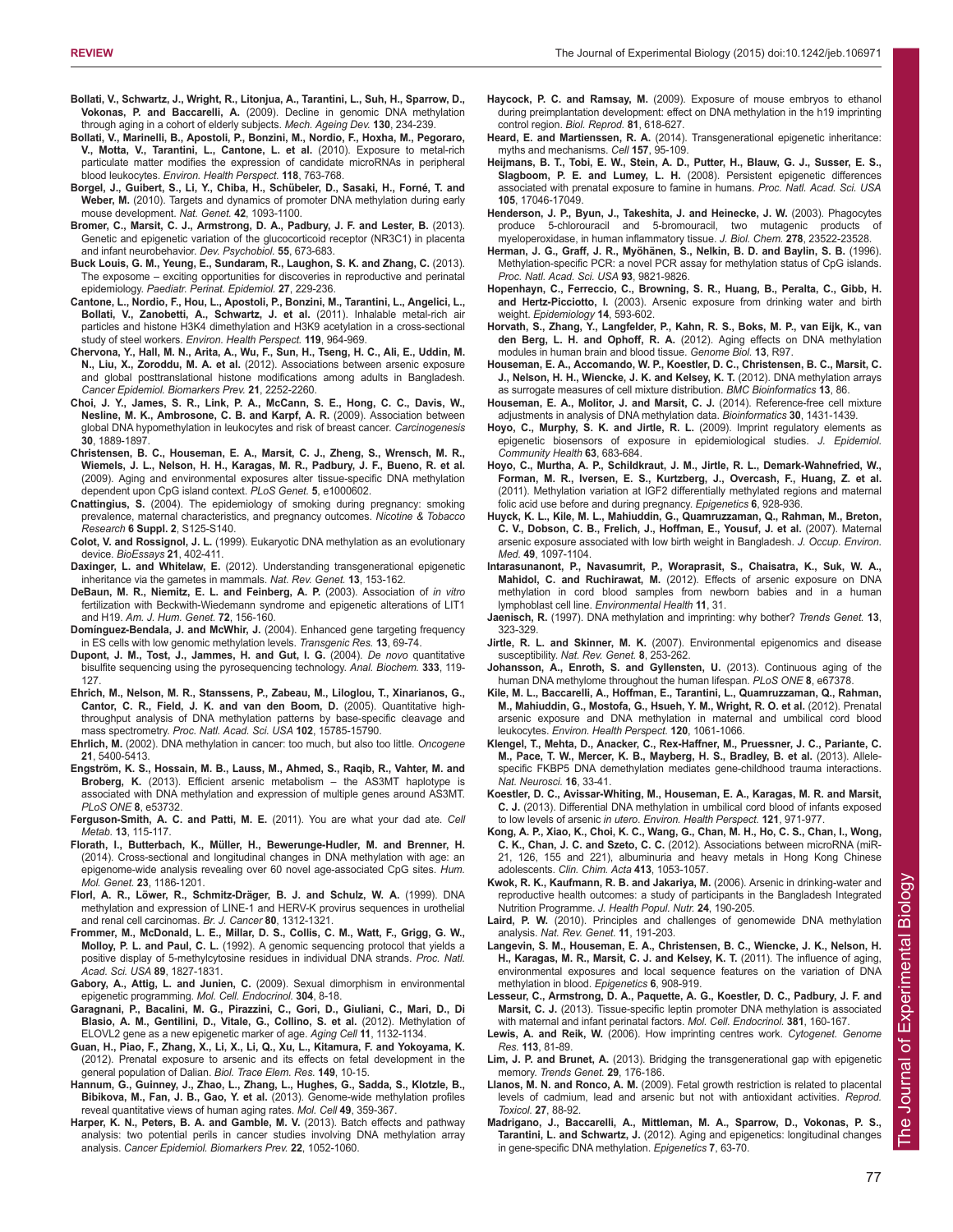**Maloisel, L. and Rossignol, J. L.** (1998). Suppression of crossing-over by DNA methylation in Ascobolus. *Genes Dev.* **12**, 1381-1389.

**Marsit, C. J., Eddy, K. and Kelsey, K. T.** (2006). MicroRNA responses to cellular stress. *Cancer Res.* **66**, 10843-10848.

- **Masuda, T., Shinoara, H. and Kondo, M.** (1975). Reactions of hydroxyl radicals with nucleic acid bases and the related compounds in gamma-irradiated aqueous solution. *J. Radiat. Res. (Tokyo)* **16**, 153-161.
- **Mayer, W., Niveleau, A., Walter, J., Fundele, R. and Haaf, T.** (2000). Demethylation of the zygotic paternal genome. *Nature* **403**, 501-502.
- **McClay, J. L., Aberg, K. A., Clark, S. L., Nerella, S., Kumar, G., Xie, L. Y., Hudson, A. D., Harada, A., Hultman, C. M., Magnusson, P. K. et al.** (2014). A methylomewide study of aging using massively parallel sequencing of the methyl-CpG-enriched genomic fraction from blood in over 700 subjects. *Hum. Mol. Genet.* **23**, 1175-1185.
- **Monk, D., Wagschal, A., Arnaud, P., Müller, P. S., Parker-Katiraee, L., Bourc'his, D., Scherer, S. W., Feil, R., Stanier, P. and Moore, G. E.** (2008). Comparative analysis of human chromosome 7q21 and mouse proximal chromosome 6 reveals a placental-specific imprinted gene, TFPI2/Tfpi2, which requires EHMT2 and EED for allelic-silencing. *Genome Res.* **18**, 1270-1281.
- **Morgan, H. D., Santos, F., Green, K., Dean, W. and Reik, W.** (2005). Epigenetic reprogramming in mammals. *Hum. Mol. Genet.* **14**, R47-R58.
- **Murphy, S. K., Adigun, A., Huang, Z., Overcash, F., Wang, F., Jirtle, R. L., Schildkraut, J. M., Murtha, A. P., Iversen, E. S. and Hoyo, C.** (2012). Genderspecific methylation differences in relation to prenatal exposure to cigarette smoke. *Gene* **494**, 36-43.
- **Myers, S. L., Lobdell, D. T., Liu, Z., Xia, Y., Ren, H., Li, Y., Kwok, R. K., Mumford, J. L. and Mendola, P.** (2010). Maternal drinking water arsenic exposure and perinatal outcomes in inner Mongolia, China. *J. Epidemiol. Community Health* **64**, 325-329.
- **Nakamura, T., Arai, Y., Umehara, H., Masuhara, M., Kimura, T., Taniguchi, H., Sekimoto, T., Ikawa, M., Yoneda, Y., Okabe, M. et al.** (2007). PGC7/Stella protects against DNA demethylation in early embryogenesis. *Nat. Cell Biol.* **9**, 64-71.
- **National Research Council (U.S.) Subcommittee on Arsenic in Drinking Water.** (2001). *Arsenic in Drinking Water: 2001 Update*. Washington, DC: National Academy Press.
- **Nelson, H. H., Marsit, C. J. and Kelsey, K. T.** (2011). Global methylation in exposure biology and translational medical science. *Environ. Health Perspect.* **119**, 1528- 1533.
- **Oliver, V. F., Miles, H. L., Cutfield, W. S., Hofman, P. L., Ludgate, J. L. and Morison, I. M.** (2012). Defects in imprinting and genome-wide DNA methylation are not common in the *in vitro* fertilization population. *Fertil. Steril.* **97**, 147-153.e7.
- **Ollikainen, M. and Craig, J. M.** (2011). Epigenetic discordance at imprinting control regions in twins. *Epigenomics* **3**, 295-306.
- **Oswald, J., Engemann, S., Lane, N., Mayer, W., Olek, A., Fundele, R., Dean, W., Reik, W. and Walter, J.** (2000). Active demethylation of the paternal genome in the mouse zygote. *Curr. Biol.* **10**, 475-478.
- **Paquette, A. G., Lesseur, C., Armstrong, D. A., Koestler, D. C., Appleton, A. A., Lester, B. M. and Marsit, C. J.** (2013). Placental HTR2A methylation is associated with infant neurobehavioral outcomes. *Epigenetics* **8**, 796-801.
- **Paulsen, M., Takada, S., Youngson, N. A., Benchaib, M., Charlier, C., Segers, K., Georges, M. and Ferguson-Smith, A. C.** (2001). Comparative sequence analysis of the imprinted Dlk1-Gtl2 locus in three mammalian species reveals highly conserved genomic elements and refines comparison with the Igf2-H19 region. *Genome Res.* **11**, 2085-2094.
- **Pavanello, S., Bollati, V., Pesatori, A. C., Kapka, L., Bolognesi, C., Bertazzi, P. A. and Baccarelli, A.** (2009). Global and gene-specific promoter methylation changes are related to anti-B[a]PDE-DNA adduct levels and influence micronuclei levels in polycyclic aromatic hydrocarbon-exposed individuals. *Int. J. Cancer* **125**, 1692-1697.
- **Pilsner, J. R., Liu, X., Ahsan, H., Ilievski, V., Slavkovich, V., Levy, D., Factor-Litvak, P., Graziano, J. H. and Gamble, M. V.** (2007). Genomic methylation of peripheral blood leukocyte DNA: influences of arsenic and folate in Bangladeshi adults. *Am. J. Clin. Nutr.* **86**, 1179-1186.
- **Pilsner, J. R., Hall, M. N., Liu, X., Ilievski, V., Slavkovich, V., Levy, D., Factor-Litvak, P., Yunus, M., Rahman, M., Graziano, J. H. et al.** (2012). Influence of prenatal arsenic exposure and newborn sex on global methylation of cord blood DNA. *PLoS ONE* **7**, e37147.
- **Prins, G. S., Tang, W. Y., Belmonte, J. and Ho, S. M.** (2008). Perinatal exposure to oestradiol and bisphenol A alters the prostate epigenome and increases susceptibility to carcinogenesis. *Basic Clin. Pharmacol. Toxicol.* **102**, 134-138.
- **Puschendorf, M., Terranova, R., Boutsma, E., Mao, X., Isono, K., Brykczynska, U., Kolb, C., Otte, A. P., Koseki, H., Orkin, S. H. et al.** (2008). PRC1 and Suv39h specify parental asymmetry at constitutive heterochromatin in early mouse embryos. *Nat. Genet.* **40**, 411-420.
- **Puumala, S. E., Nelson, H. H., Ross, J. A., Nguyen, R. H., Damario, M. A. and Spector, L. G.** (2012). Similar DNA methylation levels in specific imprinting control regions in children conceived with and without assisted reproductive technology: a cross-sectional study. *BMC Pediatr.* **12**, 33.
- **Rager, J. E., Bailey, K. A., Smeester, L., Miller, S. K., Parker, J. S., Laine, J. E., Drobna, Z., Currier, J., Douillet, C., Olshan, A. F. et al.** (2014). Prenatal arsenic exposure and the epigenome: Altered microRNAs associated with innate and adaptive immune signaling in newborn cord blood. *Environ. Mol. Mutagen.* **55**, 196- 208.
- **Rahman, A., Vahter, M., Smith, A. H., Nermell, B., Yunus, M., El Arifeen, S., Persson, L. A. and Ekström, E. C.** (2009). Arsenic exposure during pregnancy and size at birth: a prospective cohort study in Bangladesh. *Am. J. Epidemiol.* **169**, 304- 312.
- **Rakyan, V. K., Down, T. A., Maslau, S., Andrew, T., Yang, T. P., Beyan, H., Whittaker, P., McCann, O. T., Finer, S., Valdes, A. M. et al.** (2010). Human agingassociated DNA hypermethylation occurs preferentially at bivalent chromatin domains. *Genome Res.* **20**, 434-439.
- **Ramirez, T., Brocher, J., Stopper, H. and Hock, R.** (2008). Sodium arsenite modulates histone acetylation, histone deacetylase activity and HMGN protein dynamics in human cells. *Chromosoma* **117**, 147-157.
- **Rancourt, R. C., Harris, H. R. and Michels, K. B.** (2012). Methylation levels at imprinting control regions are not altered with ovulation induction or in vitro fertilization in a birth cohort. *Hum. Reprod.* **27**, 2208-2216.
- **Rappaport, S. M.** (2012). Biomarkers intersect with the exposome. *Biomarkers* **17**, 483-489.
- **Ratnam, S., Mertineit, C., Ding, F., Howell, C. Y., Clarke, H. J., Bestor, T. H., Chaillet, J. R. and Trasler, J. M.** (2002). Dynamics of Dnmt1 methyltransferase expression and intracellular localization during oogenesis and preimplantation development. *Dev. Biol.* **245**, 304-314.
- **Roy, P. and Saha, A.** (2002). Metabolism and toxicity of arsenic: a human carcinogen. *Curr. Sci.* **82**, 38-45.
- **Saha, K. K., Engström, A., Hamadani, J. D., Tofail, F., Rasmussen, K. M. and Vahter, M.** (2012). Pre- and postnatal arsenic exposure and body size to 2 years of age: a cohort study in rural Bangladesh. *Environ. Health Perspect.* **120**, 1208- 1214.
- **Salpea, P., Russanova, V. R., Hirai, T. H., Sourlingas, T. G., Sekeri-Pataryas, K. E., Romero, R., Epstein, J. and Howard, B. H.** (2012). Postnatal development- and age-related changes in DNA-methylation patterns in the human genome. *Nucleic Acids Res.* **40**, 6477-6494.
- **Santos, F., Peters, A. H., Otte, A. P., Reik, W. and Dean, W.** (2005). Dynamic chromatin modifications characterise the first cell cycle in mouse embryos. *Dev. Biol.* **280**, 225-236.
- **Schulz, W. A., Steinhoff, C. and Florl, A. R.** (2006). Methylation of endogenous human retroelements in health and disease. *Curr. Top. Microbiol. Immunol.* **310**, 211- 250.
- **Shi, X., Ni, Y., Zheng, H., Chen, S., Zhong, M., Wu, F., Xia, R. and Luo, Y.** (2011). Abnormal methylation patterns at the IGF2/H19 imprinting control region in phenotypically normal babies conceived by assisted reproductive technologies. *Eur. J. Obstet. Gynecol. Reprod. Biol.* **158**, 52-55.
- **Smallwood, S. A., Tomizawa, S., Krueger, F., Ruf, N., Carli, N., Segonds-Pichon, A., Sato, S., Hata, K., Andrews, S. R. and Kelsey, G.** (2011). Dynamic CpG island methylation landscape in oocytes and preimplantation embryos. *Nat. Genet.* **43**, 811- 814.
- **Sohel, N., Vahter, M., Ali, M., Rahman, M., Rahman, A., Streatfield, P. K., Kanaroglou, P. S. and Persson, L. A.** (2010). Spatial patterns of fetal loss and infant death in an arsenic-affected area in Bangladesh. *Int. J. Health Geogr.* **9**, 53.
- **Stouder, C., Somm, E. and Paoloni-Giacobino, A.** (2011). Prenatal exposure to ethanol: a specific effect on the H19 gene in sperm. *Reprod. Toxicol.* **31**, 507- 512.
- **Sun, F. L. and Elgin, S. C.** (1999). Putting boundaries on silence. *Cell* **99**, 459-462.
- **Tarantini, L., Bonzini, M., Apostoli, P., Pegoraro, V., Bollati, V., Marinelli, B., Cantone, L., Rizzo, G., Hou, L., Schwartz, J. et al.** (2009). Effects of particulate matter on genomic DNA methylation content and iNOS promoter methylation. *Environ. Health Perspect.* **117**, 217-222.
- **Taylor, P. D., McConnell, J., Khan, I. Y., Holemans, K., Lawrence, K. M., Asare-Anane, H., Persaud, S. J., Jones, P. M., Petrie, L., Hanson, M. A. et al.** (2005). Impaired glucose homeostasis and mitochondrial abnormalities in offspring of rats fed a fat-rich diet in pregnancy. *Am. J. Physiol.* **288**, R134-R139.
- **Terry, M. B., Ferris, J. S., Pilsner, R., Flom, J. D., Tehranifar, P., Santella, R. M., Gamble, M. V. and Susser, E.** (2008). Genomic DNA methylation among women in a multiethnic New York City birth cohort. *Cancer Epidemiol. Biomarkers Prev.* **17**, 2306-2310.
- **Turker, M. S.** (2002). Gene silencing in mammalian cells and the spread of DNA methylation. *Oncogene* **21**, 5388-5393.
- **Turker, M. S. and Bestor, T. H.** (1997). Formation of methylation patterns in the mammalian genome. *Mutat. Res.* **386**, 119-130.
- **Valinluck, V. and Sowers, L. C.** (2007). Endogenous cytosine damage products alter the site selectivity of human DNA maintenance methyltransferase DNMT1. *Cancer Res.* **67**, 946-950.
- **Valinluck, V., Tsai, H. H., Rogstad, D. K., Burdzy, A., Bird, A. and Sowers, L. C.** (2004). Oxidative damage to methyl-CpG sequences inhibits the binding of the methyl-CpG binding domain (MBD) of methyl-CpG binding protein 2 (MeCP2). *Nucleic Acids Res.* **32**, 4100-4108.
- **Verma, M., Rogers, S., Divi, R. L., Schully, S. D., Nelson, S., Joseph Su, L., Ross, S. A., Pilch, S., Winn, D. M. and Khoury, M. J.** (2014). Epigenetic research in cancer epidemiology: trends, opportunities, and challenges. *Cancer Epidemiol. Biomarkers Prev.* **23**, 223-233.
- **Weaver, I. C., Cervoni, N., Champagne, F. A., D'Alessio, A. C., Sharma, S., Seckl, J. R., Dymov, S., Szyf, M. and Meaney, M. J.** (2004). Epigenetic programming by maternal behavior. *Nat. Neurosci.* **7**, 847-854.
- **Weisenberger, D. J., Campan, M., Long, T. I., Kim, M., Woods, C., Fiala, E., Ehrlich, M. and Laird, P. W.** (2005). Analysis of repetitive element DNA methylation by MethyLight. *Nucleic Acids Res.* **33**, 6823-6836.
- **Welberg, L. A. and Seckl, J. R.** (2001). Prenatal stress, glucocorticoids and the programming of the brain. *J. Neuroendocrinol.* **13**, 113-128.
- **Wild, C. P., Scalbert, A. and Herceg, Z.** (2013). Measuring the exposome: a powerful basis for evaluating environmental exposures and cancer risk. *Environ. Mol. Mutagen.* **54**, 480-499.